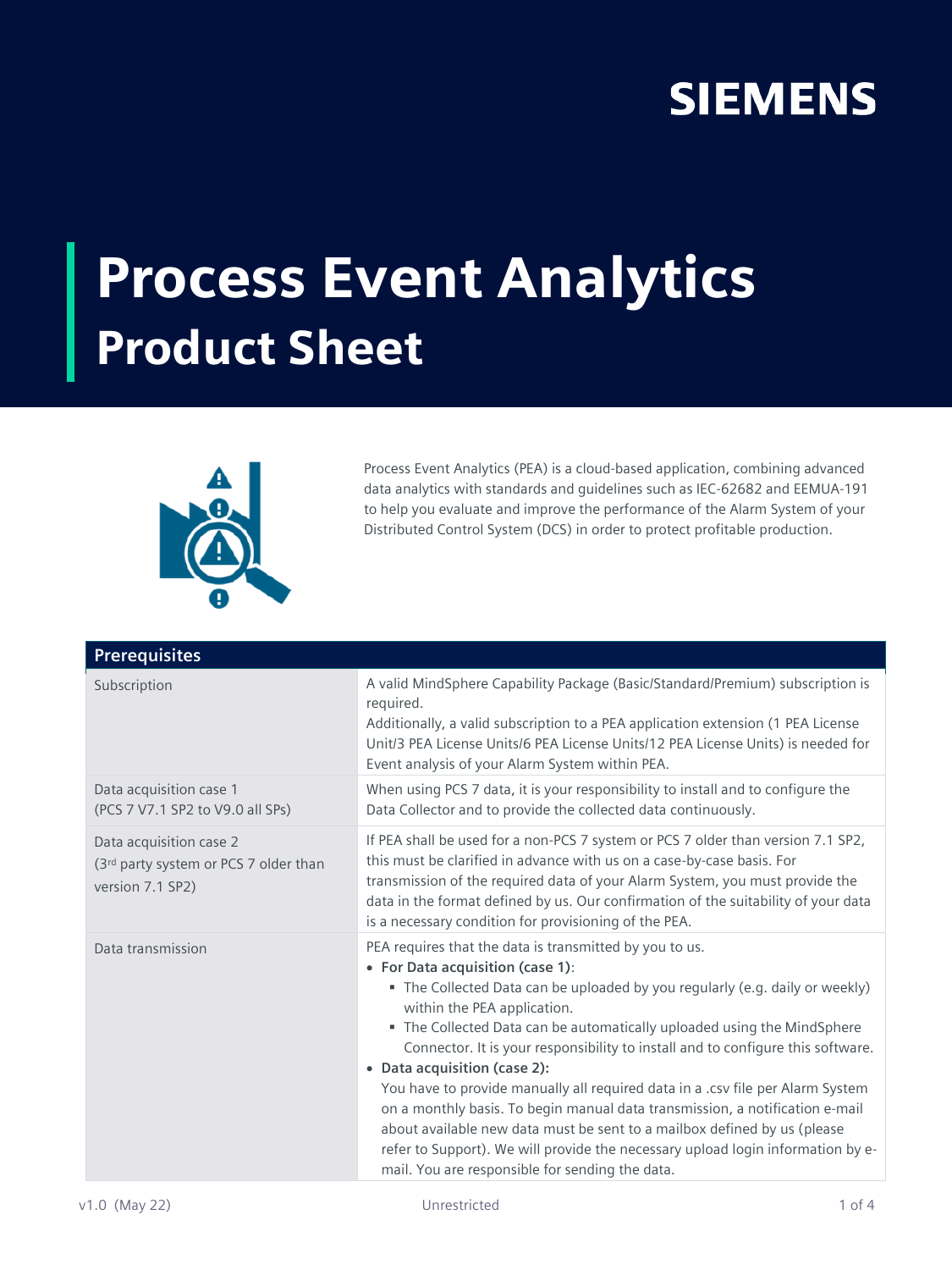|             | PEA needs the following data (provided manually or using Data Collector) for the<br>analysis and assessment of the Alarm System ("Collected Data"):<br>• Required:<br>" Message Date and Time: Timestamp of the Event status change<br>" Message Number: Unique id of the Event<br>Priority: Priority value of the Event<br>" Message Type Name: Type of the Event<br>Instance Name: Name of the tag which produce the Event<br>" Area Name: Name of area where the tag is situated<br>" Message Text: Text of the Event<br><b>Status Text:</b> Status of Event (incoming, outgoing, acknowledged)<br>• Duration: Duration of Event between incoming and outgoing status<br>• Optional (based on availability):<br>• Milliseconds: Additional information to the attribute "Message Date and<br>Time"<br>" Message Class ID: Class id of the Event (PCS 7 specific attribute)<br>" Message Class Name: Class name of the Event (PCS 7 specific attribute)<br>" Message Type ID: Type id of the Event<br>Instance Type Name: Type of the associated tag<br><b>Status ID:</b> Status id of Event |
|-------------|------------------------------------------------------------------------------------------------------------------------------------------------------------------------------------------------------------------------------------------------------------------------------------------------------------------------------------------------------------------------------------------------------------------------------------------------------------------------------------------------------------------------------------------------------------------------------------------------------------------------------------------------------------------------------------------------------------------------------------------------------------------------------------------------------------------------------------------------------------------------------------------------------------------------------------------------------------------------------------------------------------------------------------------------------------------------------------------------|
| Web browser | An HTML5 capable Internet browser with latest version is required (e.g. Google<br>Chrome). The recommended screen resolution is 1024x768 or higher. PEA is<br>optimized for Google Chrome.                                                                                                                                                                                                                                                                                                                                                                                                                                                                                                                                                                                                                                                                                                                                                                                                                                                                                                     |

| <b>Description</b>    |                                                                                                                                                                                                                                                                                                                                                                                                         |
|-----------------------|---------------------------------------------------------------------------------------------------------------------------------------------------------------------------------------------------------------------------------------------------------------------------------------------------------------------------------------------------------------------------------------------------------|
| PEA analysis features | The PEA provides an analysis of an Alarm System for one month of data. The<br>analysis results are shown as Key Performance Indicators (KPIs) broken down<br>across several categories. The analysis results are exclusively available within<br>PEA. Please refer to our user manual (available within user interface of PEA<br>application) for further details about the analysis and provided KPIs. |
| PEA recommendation    | Based on the Event pattern, possible causes are listed and recommendations for<br>correction are provided.<br>In the case of unspecific error patterns or unknown causes, it is advisable to<br>consult an expert to investigate the problems in more detail.                                                                                                                                           |

| <b>Pricing Model</b>              |                                                                                                                                                                                                                                                                                                                   |
|-----------------------------------|-------------------------------------------------------------------------------------------------------------------------------------------------------------------------------------------------------------------------------------------------------------------------------------------------------------------|
| <b>Application subscription</b>   | <b>Process Event Analytics</b>                                                                                                                                                                                                                                                                                    |
| Fee                               | 1 854 € /year <sup>1,2</sup>                                                                                                                                                                                                                                                                                      |
| Billing cycle                     | Full amount in advance                                                                                                                                                                                                                                                                                            |
| Application subscription          | The application subscription allows access and use of the PEA application. The<br>Data Collector and MindSphere Connector are parts of the application<br>subscription and cannot be ordered or used separately for other purpose.<br>Additionally, PEA License Unit Extension is needed for analysis within PEA. |
| <b>Subscription Term</b>          | The Subscription Term for the application is generally either 12 or 36 months.<br>The Subscription Term shall automatically renew if set forth in the Order.                                                                                                                                                      |
| Co-term (renewal and termination) | The Subscription Term for this application will be co-termed with the<br>Subscription Term for your existing MindSphere Capability Package.                                                                                                                                                                       |
| <b>Application Extensions</b>     |                                                                                                                                                                                                                                                                                                                   |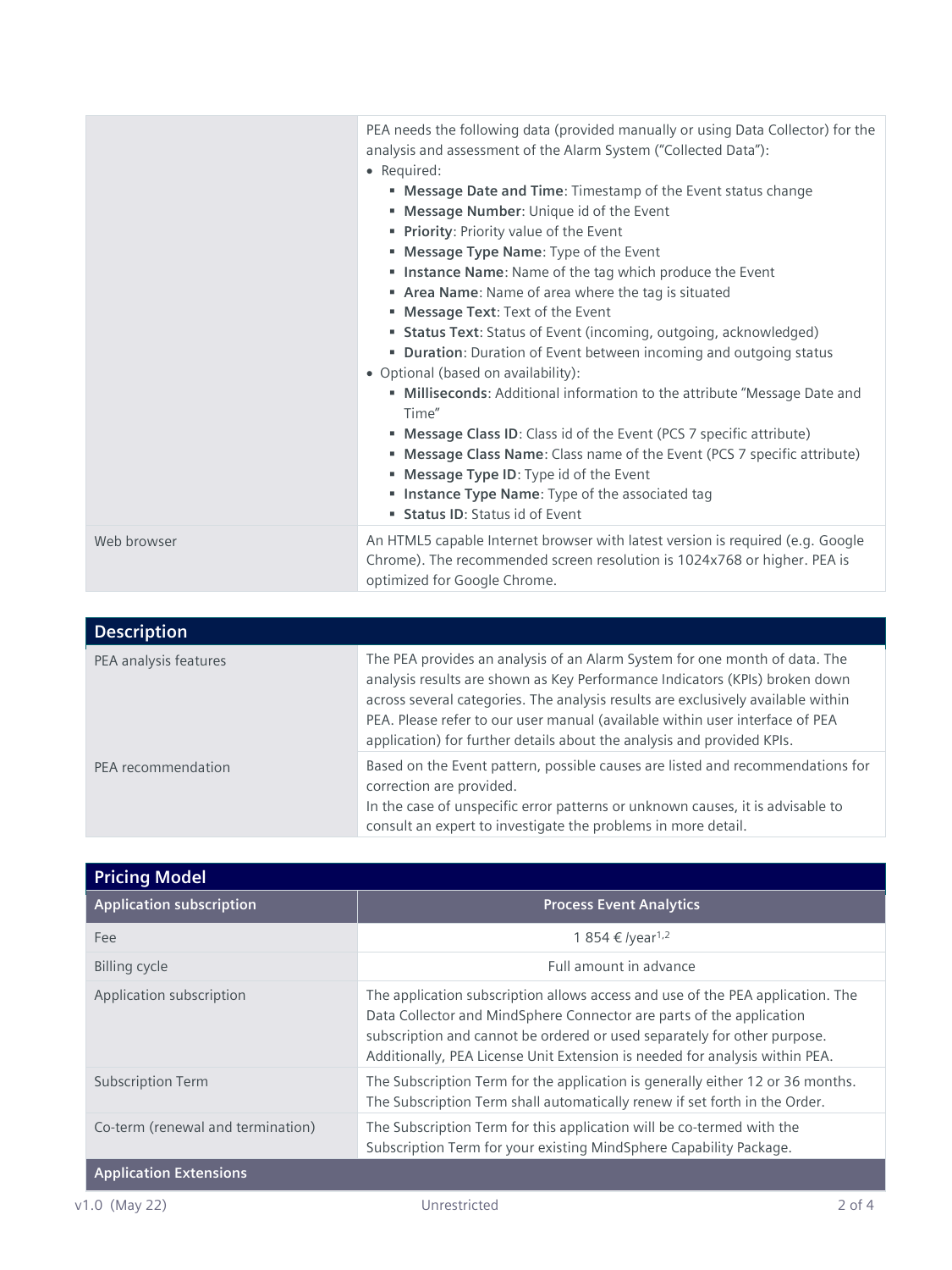| Subscriptions                       | <b>PEA</b><br>1 License Unit<br><b>Extension</b>                                                                                                                                                                                                                                                                                                                                              | <b>PEA</b><br><b>3 License Units</b><br><b>Extension</b>                                                                                            | <b>PEA</b><br><b>6 License Units</b><br><b>Extension</b> | <b>PEA</b><br><b>12 License Units</b><br><b>Extension</b> |
|-------------------------------------|-----------------------------------------------------------------------------------------------------------------------------------------------------------------------------------------------------------------------------------------------------------------------------------------------------------------------------------------------------------------------------------------------|-----------------------------------------------------------------------------------------------------------------------------------------------------|----------------------------------------------------------|-----------------------------------------------------------|
|                                     | Include 1 PEA<br>License Uni.                                                                                                                                                                                                                                                                                                                                                                 | Includes 3 PEA<br>License Units                                                                                                                     | Includes 6 PEA<br>License Units                          | Includes 12 PEA<br>License Units                          |
| Fee                                 | 1 500€ /year 1,2                                                                                                                                                                                                                                                                                                                                                                              | 3 144€ /year 1,2                                                                                                                                    | 4 650€ /year 1,2                                         | 5700€/year 1,2                                            |
| <b>Billing cycle</b>                |                                                                                                                                                                                                                                                                                                                                                                                               | Full amount in advance                                                                                                                              |                                                          |                                                           |
| <b>Extension subscriptions</b>      | Additional fees will be applied for any extension subscription which include 1, 3,<br>6 or 12 PEA License Units. PEA License Units are needed for analysis of analysis<br>of the DCS Alarm System performance. In order to use the subscribed PEA<br>License Units, activation within PEA application is needed.                                                                              |                                                                                                                                                     |                                                          |                                                           |
| PEA 1 License Unit Extension        | Includes 1 PEA License Unit which is enough to analyze one month of alarm data<br>of your DCS Alarm System within the 12 month Subscription Term.                                                                                                                                                                                                                                             |                                                                                                                                                     |                                                          |                                                           |
| PEA 3 License Units Extension       |                                                                                                                                                                                                                                                                                                                                                                                               | Includes 3 PEA License Units which is enough to analyze 3 months of alarm data<br>of your DCS Alarm System within the 12 month Subscription Term.   |                                                          |                                                           |
| PEA 6 License Units Extension       | Includes 6 PEA License Units which is enough to analyze 6 months of alarm data<br>of your DCS Alarm System within the 12 month Subscription Term.                                                                                                                                                                                                                                             |                                                                                                                                                     |                                                          |                                                           |
| PEA 12 License Units Extension      |                                                                                                                                                                                                                                                                                                                                                                                               | Includes 12 PEA License Units which is enough to analyze 12 months of alarm<br>data of your DCS Alarm System within the 12 month Subscription Term. |                                                          |                                                           |
| <b>Subscription Term</b>            |                                                                                                                                                                                                                                                                                                                                                                                               | The Subscription Term for the extensions is 12 months. The Subscription Term<br>shall automatically renew if set forth in the Order.                |                                                          |                                                           |
| Co-termed (renewal and termination) | The Subscription Term for any extensions will be co-termed with the<br>Subscription Term of this application.<br>In case of different initial Subscription Terms for the application and extensions,<br>price and number of included License Units will be pro-rated. If an application<br>subscription is terminated, the associated extensions will also be terminated at<br>the same time. |                                                                                                                                                     |                                                          |                                                           |

<sup>1)</sup> For final pricing confirmation, please refer to the Order;<sup>2)</sup> If a price is displayed in a different currency (i) on the product detail page for Process Event Analytics on <http://www.mindsphere.io/store> in your country of residence at the date of buying the application subscription or extension subscriptions or (ii) in the Order, such displayed price will be charged.

| General                 |                                                                                                                                                                                                                                                               |
|-------------------------|---------------------------------------------------------------------------------------------------------------------------------------------------------------------------------------------------------------------------------------------------------------|
| Service Level Agreement | The Monthly Availability for this application is at least 95%. Monthly Availability<br>is defined in the Cloud Support and Service Level Framework available at<br>https://www.siemens.com/sw-terms/sla.                                                      |
| Data consistency        | We do not check the data sent for accuracy, plausibility or completeness.<br>Your entitlement covers just an analysis of the data sent correctly.                                                                                                             |
| Third-Party Terms       | The Third-Party Terms for PEA are made available via the following web link:<br>https://siemens.mindsphere.io/en/docs/Product-Descriptions-Overview/Third-<br>Party-Terms.                                                                                    |
| Support                 | Support is available in German and English via e-mail<br>PEA.support.industry@siemens.com.<br>Hours of operation are Monday through Friday, 8:00 am to 5:00 pm CET -<br>excluding national and local holidays.<br>Support is available in English and German. |